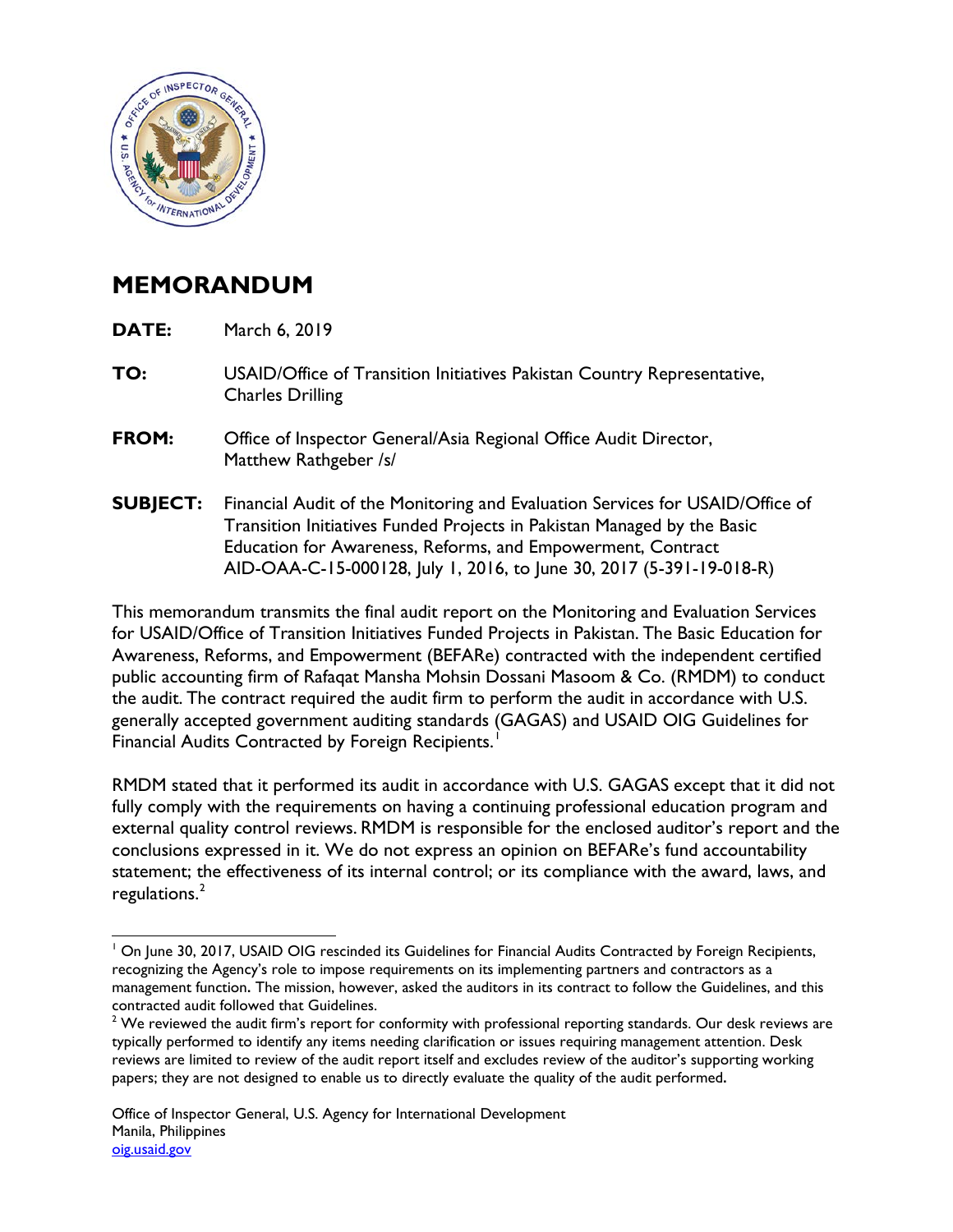The audit objectives were to (1) express an opinion on whether BEFARe's fund accountability statement for the period audited was presented fairly, in all material respects; (2) evaluate BEFARe's internal controls; (3) determine whether BEFARe complied with award terms and applicable laws and regulations; and (4) determine whether BEFARe has taken corrective actions on prior audit report recommendations. To answer the audit objectives, RMDM examined the fund accountability statement and supporting documentation; evaluated BEFARe's internal control systems; tested compliance with contract terms and applicable laws and regulations; and assessed status of prior audit recommendations. The audit covered project revenues and costs of \$1,094,437 and \$1,214,049, respectively, from July 1, 2016, to June 30, 2017.

RMDM concluded that, except for the effects of the questioned costs totaling \$34,619 (ineligible), the fund accountability statement presented fairly, in all material respects, project revenues and costs incurred under the contract for the period audited**.** The ineligible questioned costs pertained to (1) foreign exchange gain not credited to USAID–\$336; (2) prepaid insurance claimed from USAID–\$3,484; (3) prepaid rent claimed from USAID– \$13,508; (4) refundable rent security deposit claimed from USAID–\$14,175; and (5) overhead costs on questioned items 2, 3, and 4–\$3,116.

The audit firm did not identify any significant deficiencies or material weaknesses in internal control. The audit firm identified six material instances of noncompliance, four of which are associated with the questioned costs in the fund accountability statement; the other two involving BEFARe's not withholding and depositing (1) salary tax on medical facility being provided to the employees and (2) tax on the purchase of the database software.

In its management letter, the audit firm identified two other internal control matters or nonmaterial instances of noncompliance. Based on our review of the audit firm's descriptions of the issues, we considered one issue to be a significant deficiency in internal control; hence, we are making a recommendation for corrective action. The significant deficiency pertained to the lack of segregation of duties (cash count and accounting).

Furthermore, RMDM reported that (1) the contract did not require cost-sharing contributions; (2) the recipient has no USAID-authorized provisional indirect cost rate; and (3) two of the five prior audit findings were reported again in the current audit report and are covered by Recommendation 3 below.

During our desk review, we noted several issues which the audit firm will need to address in future audit reports. We presented these issues in a memorandum to the controller dated March 6, 2019.

To address the issues identified in the report, we recommend that USAID/Office of Transition Initiatives:

**Recommendation 1.** Determine the allowability of \$34,619 in questioned costs (ineligible) identified in the fund accountability statement on page 28, and further detailed in Findings 1–4 on pages 42–46 of the audit report, and recover any amount that is unallowable.